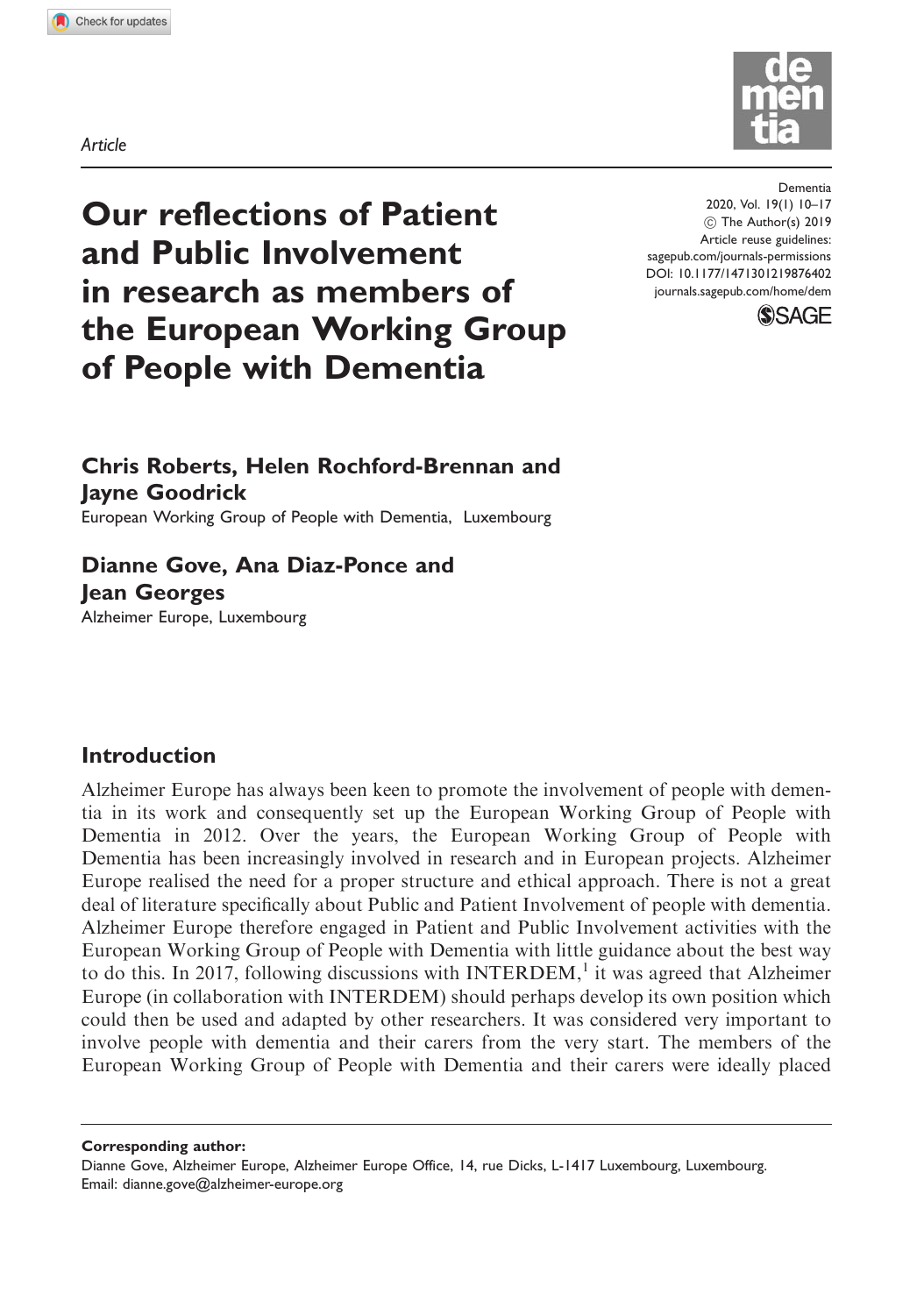and keen to draw on their personal experience and share their views about how to conduct Patient and Public Involvement in a way that is mutually beneficial for people with dementia, carers and researchers.

At that time, the European Working Group of People with Dementia comprised of 10 men and women with different types and stages of dementia from different countries (see [https://](https://www.alzheimer-europe.org/Alzheimer-Europe/Who-we-are/European-Working-Group-of-People-with-Dementia) [www.alzheimer-europe.org/Alzheimer-Europe/Who-we-are/European-Working-Group-of-Pe](https://www.alzheimer-europe.org/Alzheimer-Europe/Who-we-are/European-Working-Group-of-People-with-Dementia) [ople-with-Dementia\)](https://www.alzheimer-europe.org/Alzheimer-Europe/Who-we-are/European-Working-Group-of-People-with-Dementia). The members had already acquired some experience of Patient and Public Involvement in several European studies, and some at national or regional level. They were therefore experts by experience who could add a unique perspective on the topic. They were actively involved in drafting and commenting on the position paper.

The position paper was written in the course of 2017 and was approved by the Boards of Alzheimer's Europe and INTERDEM (Gove et al., 2018). The Chair of the European Working Group of People with Dementia is a full member of the Board of Alzheimer's Europe and therefore in that capacity also approved the position paper on behalf of the European Working Group of People with Dementia.

The position paper discusses the concept of Patient and Public Involvement and highlights seven key areas which form a framework for the development, implementation and monitoring of Patient and Public Involvement work in the context of dementia research. These areas are as follows:

- 1. Determining, planning and involving people with dementia in the research process
- 2. Establishing and respecting roles and responsibilities
- 3. Promoting and protecting the rights and well-being of people with dementia
- 4. Training and support
- 5. Managing information and input resulting from Patient and Public Involvement
- 6. Recognition and acknowledgement of the contribution made by people with dementia
- 7. Promoting an inclusive approach to research and creating the necessary infrastructure for Patient and Public Involvement in dementia research

In the position paper, we encouraged researchers in all domains (for example, psychosocial, biomedical, clinical trials and care-related) to seize the opportunity and to further reflect on and improve the way that Patient and Public Involvement is conducted in the field of dementia. We are therefore taking this opportunity to reflect on some of these elements and our continued personal experience of putting these ideas into practice. Three of the seven key areas are addressed as these corresponded to the interests of the experts by experience, and, as we believe, they tend to receive less attention.

# Section 1 – Recognition and acknowledgement of the contribution made by people with dementia

In everyday life, people are generally acknowledged for things they accomplish. However, when people contribute to research in the context of Patient and Public Involvement, they are invited to donate their time, to carry out tasks and to share their knowledge and experience not only freely but often without any further feedback or sign of gratitude. Researchers typically put a lot of effort into preparing materials and taking measures to ensure the wellbeing and meaningful contribution of people with lived experience of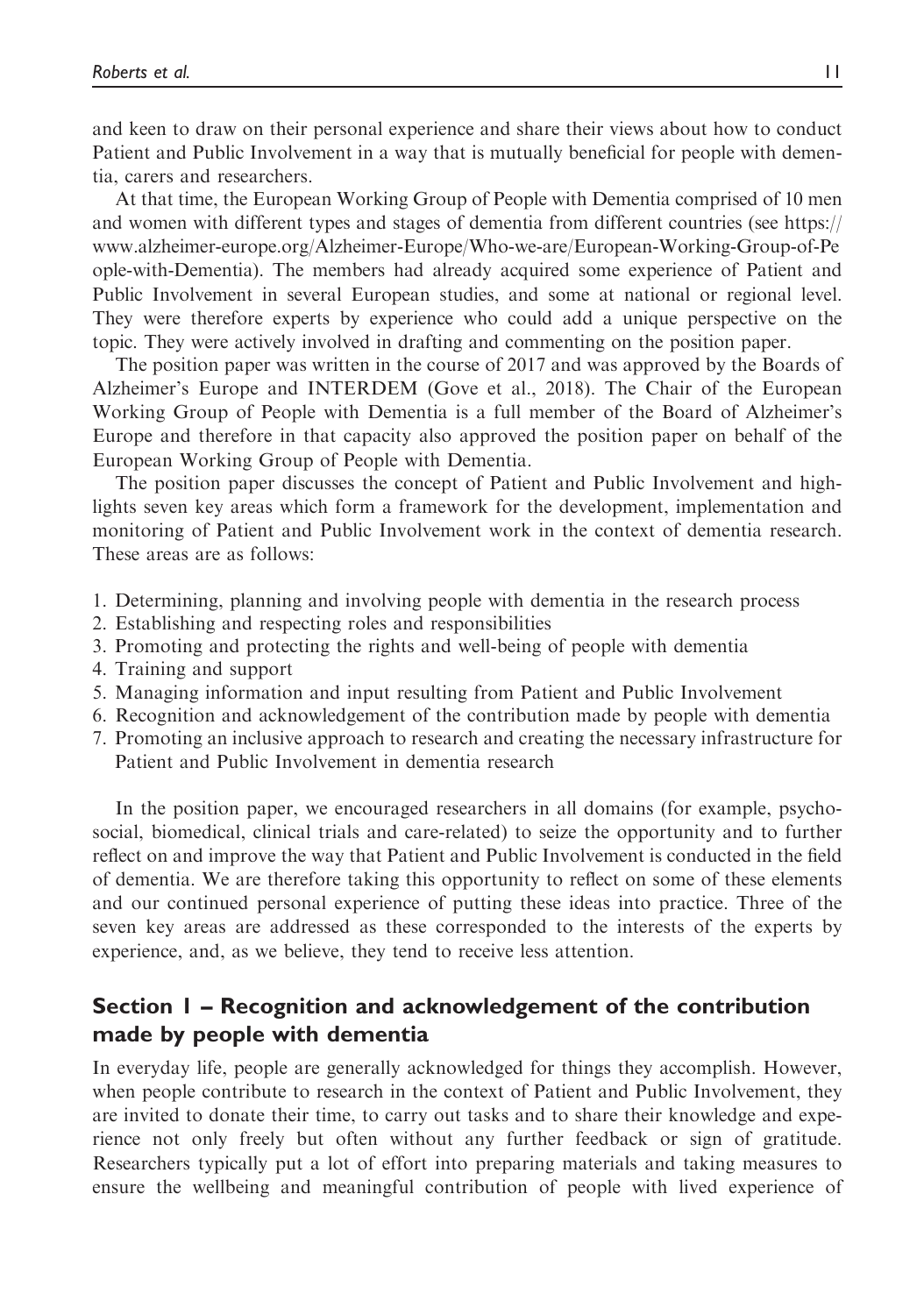dementia but do not give the same level of attention to providing appropriate feedback and to thinking of ways to acknowledge their contribution. This can include a token gesture or some form of payment. Another relevant area refers to publications and how to acknowledge their contribution to the research.

# Chris Roberts, Vice Chair of the European Working Group of People with Dementia

My personal experience and perspective on the recognition and acknowledgement of the contributions made by people with dementia, as an expert by experience in my own right, is that I should be considered as a person with knowledge of my illness in a context that a researcher might not have experienced or understand, so I should be treated as an integral part of the project, not just a number or a tick box for involvement and extra funding.

I am or should be a part of the research team, a co-researcher and as such receive any prior training and knowledge that any member of the team will need to contribute effectively and efficiently. I should not just be seen as a person with a diagnosis of dementia, but as still a person who had or has a past, a previous life, maybe with huge relevance to your research. I might, for example, be or have previously been a researcher, a professor or a consultant. There is always a person behind every illness, condition or disability.

We should be named and recognised as a team member/researcher/contributor in any literature produced and on any papers or other findings. To be acknowledged in this way is very much appreciated and helps build good relationships with the scientific and medical community, which then sets standards for others and reminds them of the value of Public and Patient Involvement.

We are usually treated, informed and supported very well, with consideration given to our needs, preferences and disabilities, but the researcher/university/organisations do not always give the same level of attention to providing appropriate, regular feedback and to ways to acknowledge our contributions and the hard work which can be both physical and mental.

This can include a token gesture, flowers, chocolate, a small gift or card, maybe some form of payment or voucher. Something that shows some personal effort and consideration.

Something that is usually never considered is the sense of purpose, value and confidence that can be a knock-on effect for the experts by experience. This can make such a difference to living with a life-changing illness and encourages others to take part and promote further engagement. A 'thank you' means so much more when not just given verbally, but also acknowledged in publications of our contribution to the research.

When also reinforced in print, one can see a statement that can refer to a memory when these memories can be easily lost. It can be a great legacy and loving memory for the relatives of the research work done, for them to keep and treasure forever.

# Section 2 – Promoting and protecting the rights and well-being of people with dementia

Even though people with dementia contributing to Patient and Public Involvement in the context of research are not research participants, ensuring their wellbeing is of paramount importance. A key issue is to ensure that the people involved understand what is expected of them, what is involved and that they have enough information so as to feel comfortable contributing and able to do so in a meaningful way. Even in the context of Patient and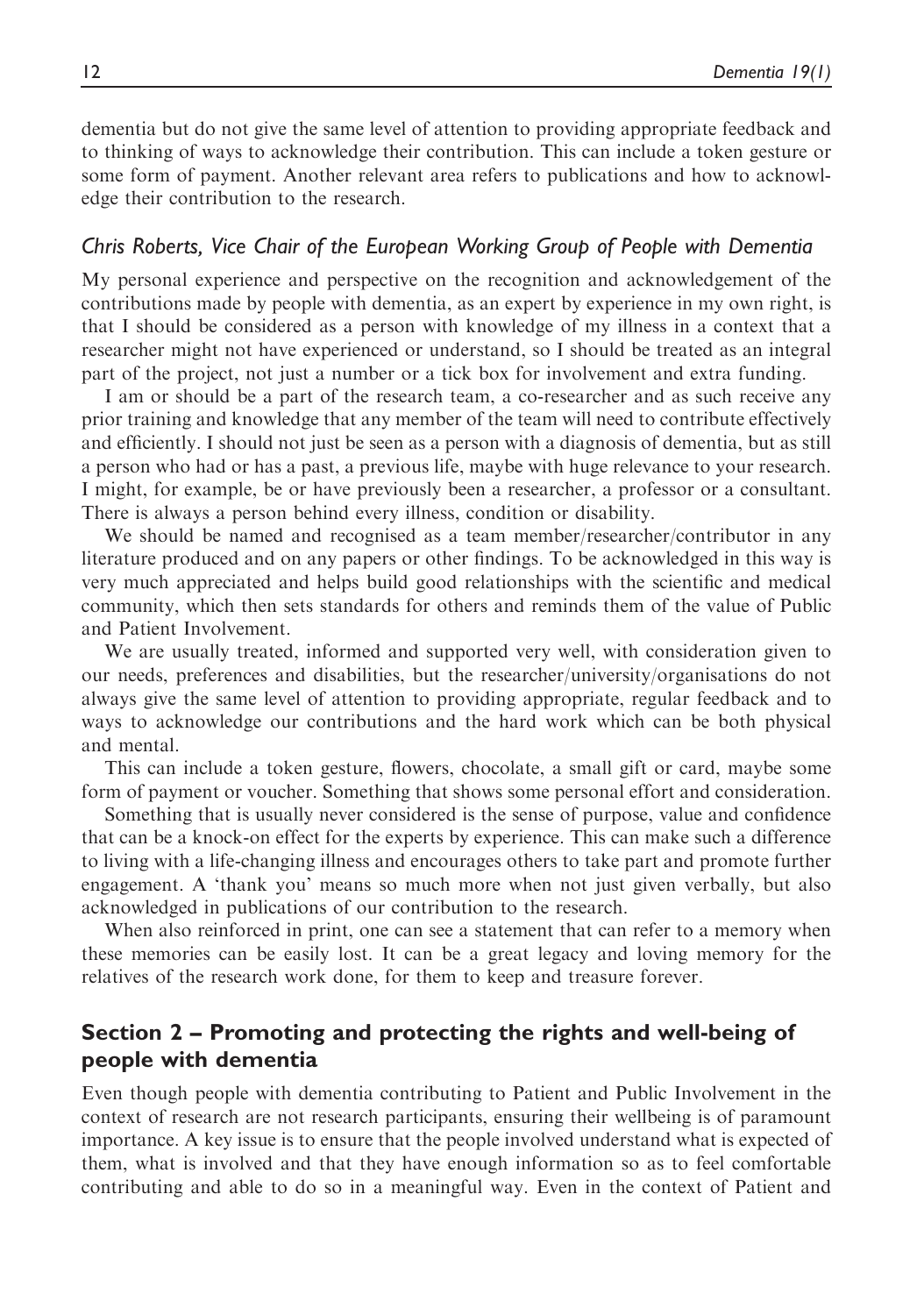Public Involvement, topics can still be sensitive (for example, in relation to palliative care or the progression of dementia). In some cases, there may be unforeseen reactions based on people's personal experience. This has to be carefully considered when organising Patient and Public Involvement activities. In addition to wellbeing, rights (for example, in relation to autonomy, respect for dignity and personhood, to have your own opinion, to be properly supported) must also be respected.

## Helen Rochford-Brennan, Chair of the EWGPWD

My perspective on Patient and Public Involvement has evolved as I have evolved as an advocate. When I first spoke about living with dementia and was asked to participate in research, I was delighted, grateful and eager to have my voice heard. But now I have come to view Patient and Public Involvement as fundamental to any research project, not an add-on and certainly not something for which I should be grateful.

People living with dementia can be denied their human rights from the time of diagnosis. We are not always respected or informed. As we live with the disease, we navigate systems and structures which are not person-centred or rights based. As a result, either deliberately or by omission, our human rights are denied.

A rights-based approach to research can begin to address this inequality. Quality patient engagement should underpin all research projects, and such engagement must be from a human rights perspective. This engagement is only worthwhile if the person is empowered, and if there is a shared power and decision making.

I believe best practice is to involve people living with dementia from the start. I do not simply want to answer questions, I want to set the question, think about the issue that merits questioning. We must move from being research participants to being research instigators. And, critically, we have a right to be involved in the governance and management of a research project.

I am not an expert in law or medicine or human rights. But I am an expert in my own experience. People living with dementia must be valued like other experts. This means we should be remunerated for our time and not have lengthy waits for reimbursement of expenses. When I speak at conferences or attend a research event, I may be the only person in the room not being paid to be there.

Prompt payment of expenses and if possible ensuring the person with dementia does not have to pay for travel and costs upfront has two critical effects; first, it places a value on the lived experience. Second, it allows for diverse people living with dementia to become involved in research. Financial barriers can be prohibitive for some experts by experience.

I am heartened by the amount of invitations which I receive. I am a proud member of many research committees, steering groups, boards and panels.

But not everyone who issues an invitation has a clear understanding of how to support me appropriately. People living with dementia need support to disseminate reports and research documents. We need time and space to work and should not be put under pressure. We need a designated person to be our regular contact. We need opportunities to ask questions and discuss material informally before a formal meeting.

We also need practical supports with travel, expenses and planning. I want to be very clear, however, that we do not need a paternalistic approach, rather one that is inclusive and transparent. Requiring support does not make me less of a person or participant.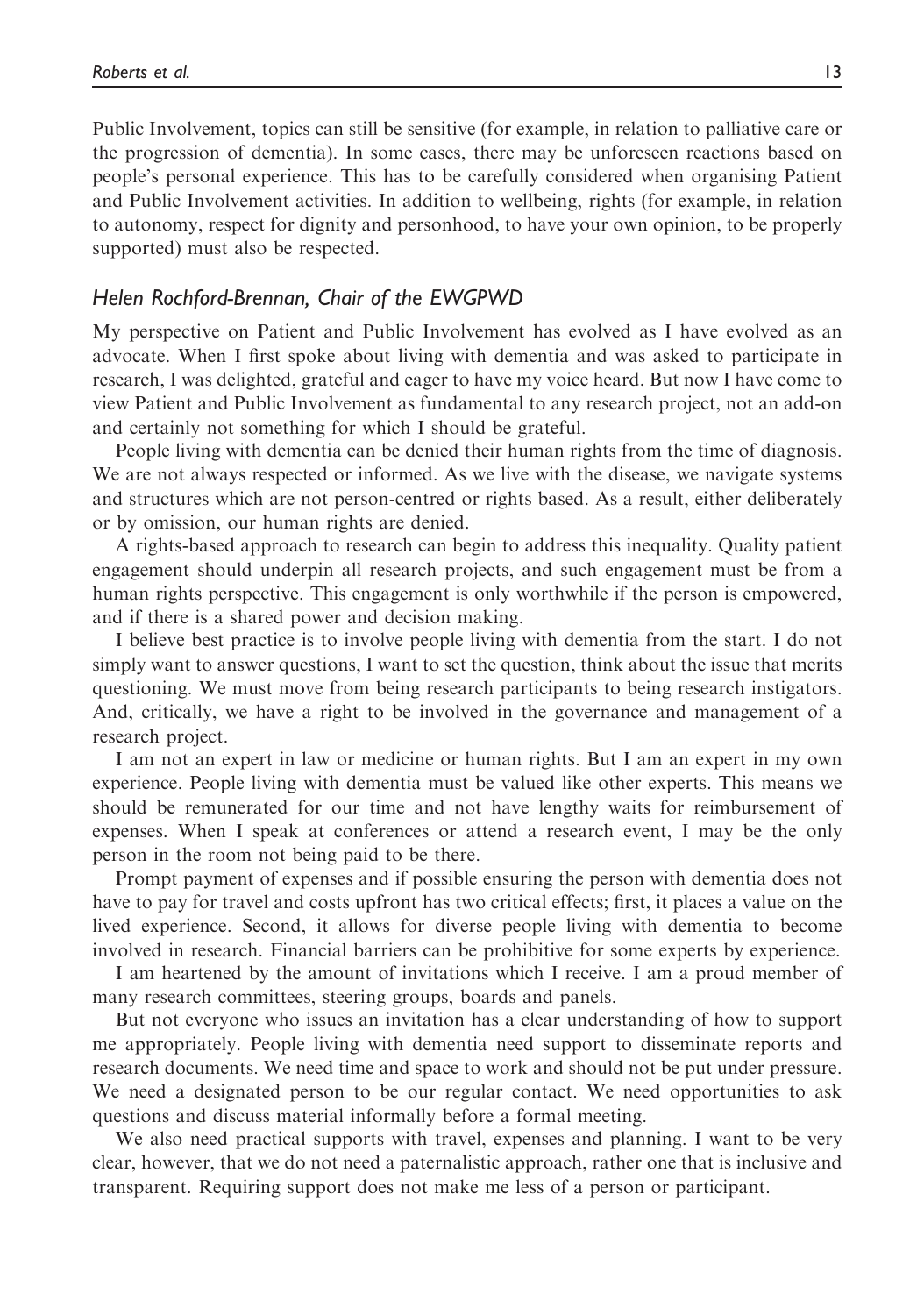People whose dementia has progressed should be communicated with by skilled research professionals who understand their unique and individual communication needs. Particular effort should be made to ensure that their voice is heard and that the research community is not oversampling those living with young onset dementia.

Due consideration must be given to the aftermath of research. If I take part in research, I want to know the outcomes. Too often, people living with dementia are asked for their opinion or to share the lived experience and have no idea where it goes. What happened next? Did the work influence public policy or care practice? Is there a next step and does that next step continue to involve people living with dementia?

Being involved in research is empowering. From a personal perspective, it gives me a sense of hope. It's been a great pleasure for me to participate in many Patient and Public Involvement projects through Alzheimer Europe who have given me enormous support to make my involvement very easy. I am also very lucky to be involved with numerous Patient and Public Involvement projects in Ireland where I also get great support through the Alzheimer Society of Ireland, its important I acknowledge their support and that of my volunteer travel companion Carmel Geoghegan. It is my hope that the European Research community places Patient and Public Involvement at the heart of its dementia research and that robust patient engagement becomes the norm.

# Section 3 – Training and support

Participating in research can be a bit daunting for some people with dementia. They might not feel that they have sufficient knowledge about research and/or the topic addressed. In medical research, technical language, jargon and abbreviations are often used. Participants should therefore be offered necessary support/training to enable them to take part. If people are involved over a prolonged period of time, this may need to be offered at different times. However, some people may have a research or health-related background and not need this. We should not forget that researchers themselves may need training in how to conduct Patient and Public Involvement with people with dementia and carers and in how to provide support.

### Jayne Goodrick, wife/supporter of Chris Roberts

Chris and I have been involved in many pieces of research as participants, but being involved in the Patient and Public Involvement aspect of research has given us a confidence and a surety that we are no longer seen as 'just' patient and carer, but as full and equal members of a team, a team that is thrashing out all the issues and areas that a piece of work needs to have sorted before it can have any chance of going forward.

Mistakes have been made and corrected by all of us. This has been a learning curve. The involvement of experts by experience lends credibility to the piece of work, emphasising that due care has been taken in the formulation process. Of course, this must not be just a ticking-the-box exercise or mere lip service.

When first involved in Patient and Public Involvement, it was a little awkward for all involved, as is anything the first time you try, but with the genuine will of the professionals for Patient and Public Involvement, and their openness to listen to the experience of nonprofessionals around the table, an avenue for all to learn from each other was opened up.

Once reasonable adjustments were made (such as breaking down the literature into manageable sections; offering different methods of engagement, i.e. the choice between printed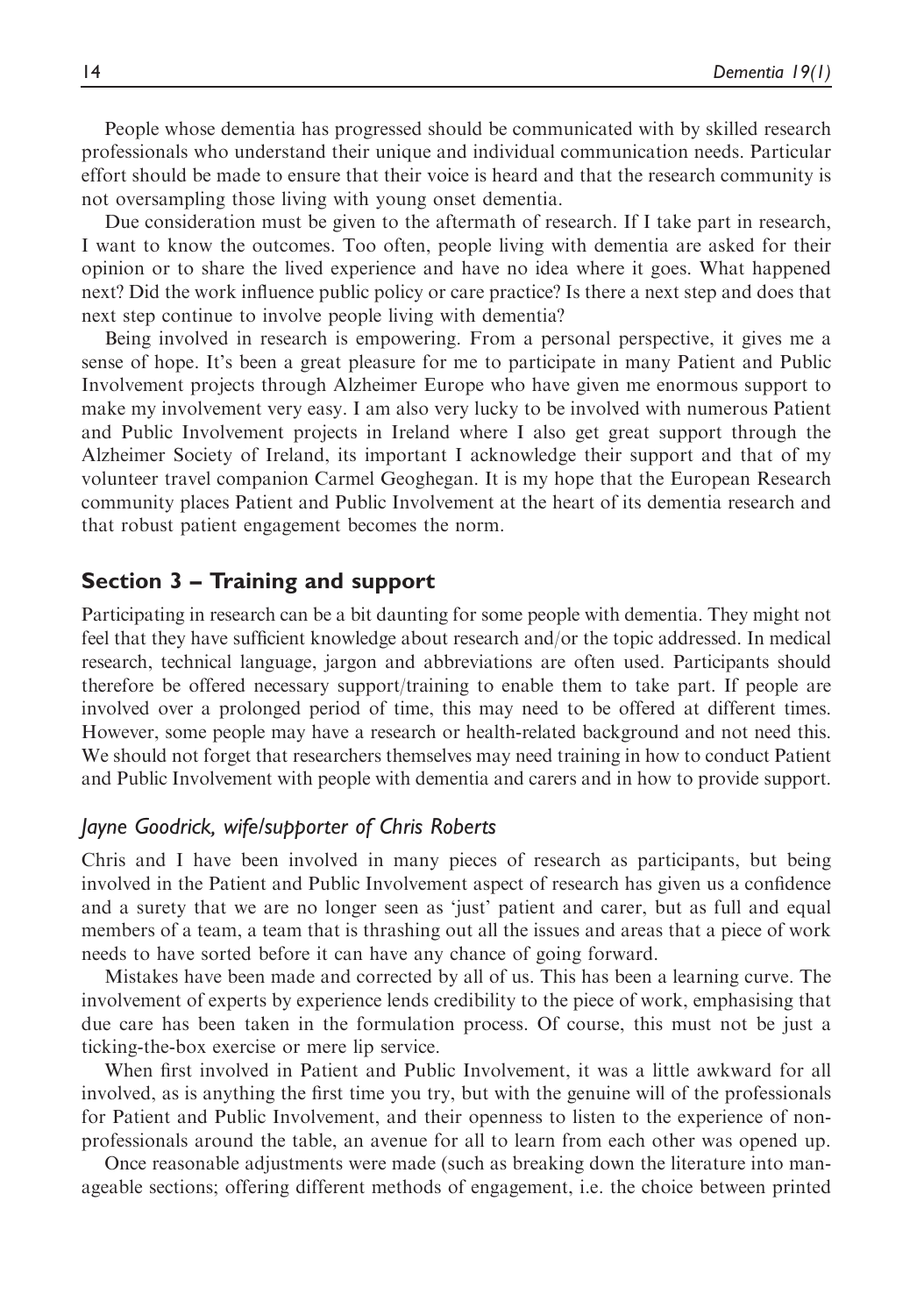or electronic versions of the papers, or whatever the person prefers; ensuring that easy-read versions are just that, easier to read and understand, not dumbed down, losing their essence and nuances), then these adjustments work for all, not just the persons with dementia!

Once the researchers saw the value and richness of Patient and Public Involvement, we became respected in our own right as team members, with opinions, knowledge and articulate arguments for or against a proposed action/plan/idea that comes from being experts by experience.

Some of this involvement starts off within a context of confusion, fear (on both sides) and insecurity of 'Am I/are we capable?' – again from both sides. But with organisations such as Alzheimer Europe, and our own UK-based Alzheimer's Society, the will to take this forward, to ask us, the people living with and affected by dementia, what we want this participation to look like, has paved the way and produced a model for successful participation for ALL involved.

The greatest aspect of our involvement has been this change from being 'patient and carer' to being valued and respected members of the research team.

This has to be a win-win for all.

# Conclusion

Involving people with dementia and their supporters in dementia research is a win-win for everyone involved. A lot of progress has been done in this area, although this may not be as wide spread as we would have hoped. If we want this kind of involvement to be more common and meaningful, certain areas need to be further explored in collaboration with people with dementia and supporters.

#### Acknowledgements

The authors of this paper would like to acknowledge and express their gratitude to all current and past members of the European Working Group of People with Dementia and their supporters for their valuable contribution towards the Patient and Public Involvement work and activities of the group. Thanks should also be extended to Clodagh Whelan (Advocacy Engagement & Participation Officer at the Alzheimer Society of Ireland) for supporting Helen in writing sections of this paper.

### Declaration of Conflicting Interests

The author(s) declared no potential conflicts of interest with respect to the research, authorship, and/or publication of this article.

### Funding

The author(s) received no financial support for the research, authorship, and/or publication of this article.

#### **Note**

1. INTERDEM is a pan-European network of researchers collaborating in research on and dissemination of Early, Timely and Quality Psychosocial Interventions in Dementia aimed at improving the quality of life of people with dementia and their supporters across Europe.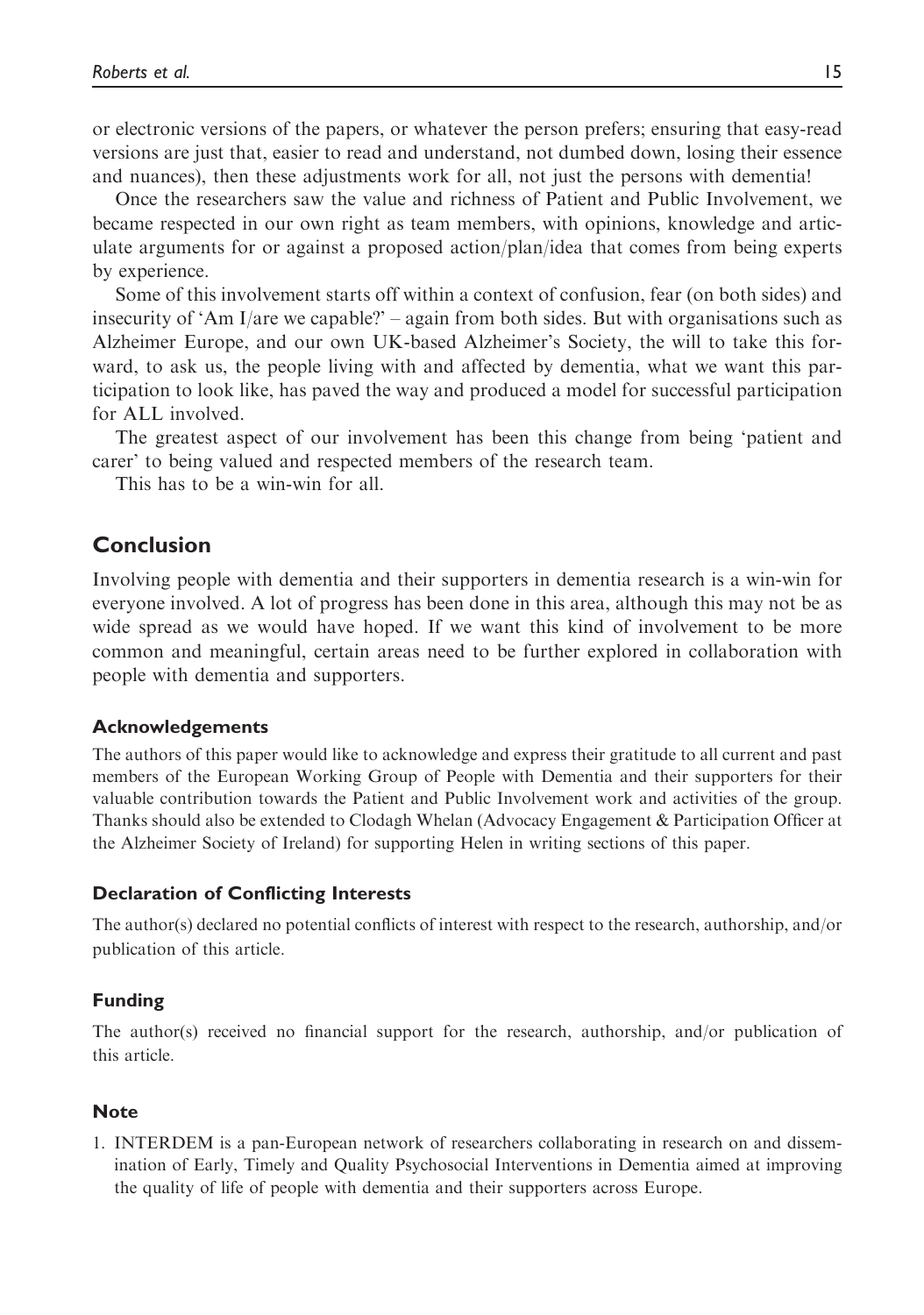## Reference

Gove, D., Diaz-Ponce, A., Georges, J., Moniz-Cook, E., Mountain, G., Chattat, R., Øksnebjerg, L., & The European Working Group of People with Dementia (2018). Alzheimer Europe's position on involving people with dementia in research through Patient and Public Involvement. Aging  $\&$ Mental Health 22, 723–729. DOI: 10.1080/13607863.2017.1317334

I am Chris Roberts. I am 58 years old, I have been living with mixed dementia (vascular and Alzheimer's) for about six years and have co-morbidities of emphysema and arthritis. I have been personally involved in lots of research projects, advisory groups and Patient and Public Involvement in the UK and Europe. I am a supporter of rights for people with dementia, including disability rights and issues, which I spoke about at the European Parliament in Brussels. I present and speak about all dementia-related issues, services and awareness in the UK, Europe and globally, having spoken as far away as Australia and Japan. I am Vice Chair of European Working Group of People with Dementia, Co-founder and Member of the 3 Nations Dementia Working Group. I have an honorary MSc in Dementia Studies and I am an Honorary Lecturer for Bangor University, North Wales.

My name is **Helen Rochford-Brennan**. I am the current Chairperson of the European Working Group of People with Dementia, and as Chair, I also sit on the Board of Alzheimer Europe. I am former Chair of the Irish Dementia Working Group. I have early-onset Alzheimer disease. Being involved in research gives me a sense of purpose and a great sense of achievement. My advocacy work gives feeling of empowerment and hope, and this would not have happened without my first research engagement which led me to the Irish Dementia Working Group. I have contributed to two books on human rights and legal capacity and I am currently writing a chapter for a book with a focus on rural dementia. In October 2018, I was awarded an honorary doctorate by NUI Galway for my work to uphold the human rights of people living with dementia.

My name is Jayne Goodrick. I am a former ambulance driver and former consultant in Chinese metaphysics. I run a family property rental business and portfolio. I have been a carer for my husband who has dementia and other various co-morbidities for the last 11 years. Using my experiences, professionally and personally, I have taken part in and supported my husband in many research projects and various Patient and Public Involvement work, giving advice and guidance to promote better understanding, care and services. I sit on various steering groups and hold various positions (Chair of Carers Advisory Panel for Dementia Carers Count, Dementia Engagement and Empowerment Project group facilitator and Expert Working Group for the Wales Dementia Action Plan, to name just a few). I was recently presented with the Prime Minister's 'Points of Light Award' for my voluntary work for dementia.

My name is **Dianne Gove**. My background is in psychology and psychotherapy. I have been working for Alzheimer Europe since 1996 and I am particularly interested in ethical issues and Patient and Public Involvement. In 2012, I obtained my PhD from the University of Bradford on the topic of stigma and perceptions of dementia. I am the Director for Projects at Alzheimer Europe and I am responsible for supporting the European Working Group of People with Dementia and Patient and Public Involvement work in collaboration with Ana.